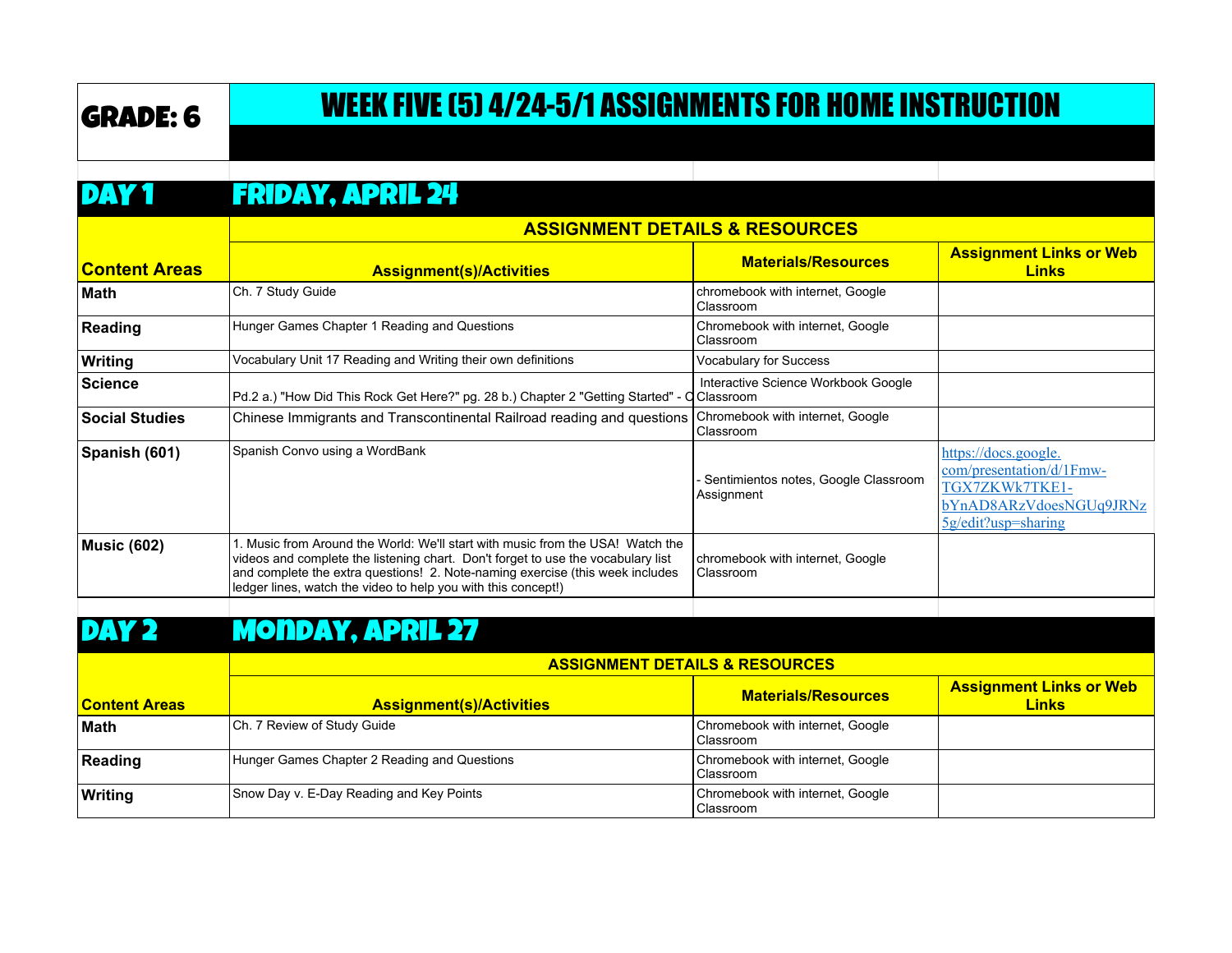| Science               | Pd. 2 Define the following vocabulary page 33 (mineral, inorganic, crystal, streak,<br>luster, Mohs hardnes scale, cleavage, fracture, geode, crystallization, solution,<br>vein) Pd. 6 Define the following vocabulary from page 39 (uniformitarianism,<br>erosion, weathering, mechanical weathering, chemical weathering, abrasion,<br>frost wedging, oxidation, permeable | Interactive Science Workbook Google<br>Classroom Doc                                                                                                                    |                              |
|-----------------------|-------------------------------------------------------------------------------------------------------------------------------------------------------------------------------------------------------------------------------------------------------------------------------------------------------------------------------------------------------------------------------|-------------------------------------------------------------------------------------------------------------------------------------------------------------------------|------------------------------|
| <b>Social Studies</b> | Read and review Chinese-American Contribution to the Transcontinental R Classroom                                                                                                                                                                                                                                                                                             | Chromebook with internet, Google                                                                                                                                        |                              |
| <b>PE-DESORDI</b>     | Assignment: WEEKS 5 : TURN IN EXIT TICKET when completed<br>1-Watch video on benefits of Fitness (4 minute video) and take quiz which can<br>be found on Google classroom.                                                                                                                                                                                                    | Benefits of Fitness - video                                                                                                                                             |                              |
|                       | Quiz on Benefits of Fitness (5 questions)                                                                                                                                                                                                                                                                                                                                     | Quiz on video- google classroom                                                                                                                                         |                              |
|                       | 1- Create a Fitness routine with 5 different exercises (2-3 minute routine)<br><b>OR</b><br>2-Create an obstacle course with 5-6 different stations within the course                                                                                                                                                                                                         | Use whatever you have available in your<br>home. Don't forget you can just use body<br>weight (push up, squat, etc) Be creative<br>and share/upload on google classroom | https://youtu.be/V6rD3CddMtc |
| <b>Music (601)</b>    | . Music from Around the World: We'll start with music from the USA! Watch the<br>videos and complete the listening chart. Don't forget to use the vocabulary list<br>and complete the extra questions! 2. Note-naming exercise (this week includes<br>ledger lines, watch the video to help you with this concept!)                                                           | chromebook with internet, Google<br>Classroom                                                                                                                           |                              |
| TAG (6th GRADE)       | Disney Imagineering In a Box: Khan Academy: Activity 3: Layout                                                                                                                                                                                                                                                                                                                | **Look for the GC post scheduled for April 23rd<br>@ 9am with more information about this<br>project**                                                                  |                              |

## DAY 3 TUESDAY, APRIL 28

|                       | <b>ASSIGNMENT DETAILS &amp; RESOURCES</b>                                                                                                                                  |                                                                                                                                                                         |                                                |
|-----------------------|----------------------------------------------------------------------------------------------------------------------------------------------------------------------------|-------------------------------------------------------------------------------------------------------------------------------------------------------------------------|------------------------------------------------|
| <b>Content Areas</b>  | <b>Assignment(s)/Activities</b>                                                                                                                                            | <b>Materials/Resources</b>                                                                                                                                              | <b>Assignment Links or Web</b><br><b>Links</b> |
| ∣Math                 | Ch. 7 Test-Big Ideas                                                                                                                                                       | Big Ideas, Chromebook                                                                                                                                                   |                                                |
| Reading               | Personal Choice Reading and Summary                                                                                                                                        | Personal Choice Novel                                                                                                                                                   |                                                |
| Writing               | Vocabulary Pages and Activities for Unit 17                                                                                                                                | Vocabulary Book                                                                                                                                                         |                                                |
| ∣Science              | Pd. 2 Read and answer pgs. 33-36 Pd. 6 pgs. 39-41 in our workbooks                                                                                                         | Interactive Science Workbook Google<br>Classroom Doc                                                                                                                    |                                                |
| <b>Social Studies</b> | Compare and contrast two different photos of the Transcontinental Railroad Chromebook and Google Classroom                                                                 |                                                                                                                                                                         |                                                |
| <b>PE-DESORDI</b>     | Assignment: WEEKS 5 : TURN IN EXIT TICKET when completed<br>1-Watch video on benefits of Fitness (4 minute video) and take quiz which can<br>be found on Google classroom. | Benefits of Fitness - video                                                                                                                                             |                                                |
|                       | Quiz on Benefits of Fitness (5 questions)                                                                                                                                  | Quiz on video- google classroom                                                                                                                                         | https://youtu.be/V6rD3CddMtc                   |
|                       | 1- Create a Fitness routine with 5 different exercises (2-3 minute routine)<br><b>OR</b><br>2-Create an obstacle course with 5-6 different stations within the course      | Use whatever you have available in your<br>home. Don't forget you can just use body<br>weight (push up, squat, etc) Be creative<br>and share/upload on google classroom |                                                |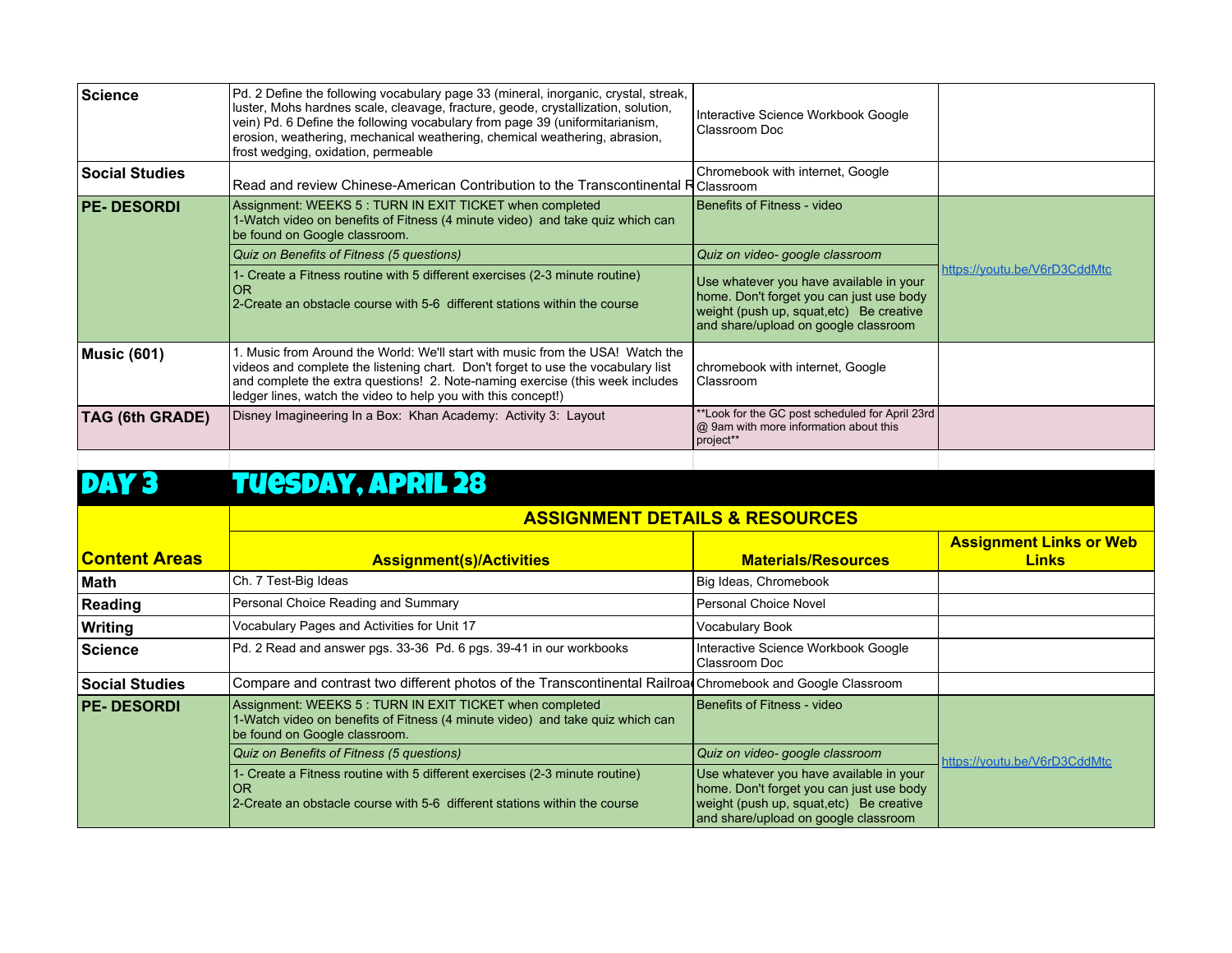|                                                                                                                                                                                                        | practiced this with your 2 point perspective drawings now here is another way<br>that uses the direction and thickness of lines and changes in value to create the<br>illusion of space. | Information will be posted in Google<br>Classroom. Please submit all artwork<br>digitally thorugh Artsonia |  |
|--------------------------------------------------------------------------------------------------------------------------------------------------------------------------------------------------------|------------------------------------------------------------------------------------------------------------------------------------------------------------------------------------------|------------------------------------------------------------------------------------------------------------|--|
| **Look for the GC post scheduled for April 23rd  <br>Disney Imagineering In a Box: Khan Academy: Activity 3: Layout<br><b>TAG (6th GRADE)</b><br>  @ 9am with more information about this<br>project** |                                                                                                                                                                                          |                                                                                                            |  |

#### DAY 4 Wednesday, APRIL 29

|                        | <b>ASSIGNMENT DETAILS &amp; RESOURCES</b>                                                                                                                                                                                                                                                                                                               |                                                                                                                                                          |                                                                            |  |
|------------------------|---------------------------------------------------------------------------------------------------------------------------------------------------------------------------------------------------------------------------------------------------------------------------------------------------------------------------------------------------------|----------------------------------------------------------------------------------------------------------------------------------------------------------|----------------------------------------------------------------------------|--|
| <b>Content Areas</b>   | <b>Assignment(s)/Activities</b>                                                                                                                                                                                                                                                                                                                         | <b>Materials/Resources</b>                                                                                                                               | <b>Assignment Links or Web</b><br><b>Links</b>                             |  |
| <b>Math</b>            | 8.1 Integers (HW: pg. 349 # 9-35 odds)                                                                                                                                                                                                                                                                                                                  | chromebook with internet, Google<br>Classroom, textbook                                                                                                  |                                                                            |  |
| Reading                | Hunger Games Chapter 3 Reading and Questions                                                                                                                                                                                                                                                                                                            | Chromebook with internet and Google<br>Classroom                                                                                                         |                                                                            |  |
| <b>Writing</b>         | Snow Day v. E-Day Quotes the can use for their argument                                                                                                                                                                                                                                                                                                 | Chromebook with internet and Google<br>Classroom                                                                                                         |                                                                            |  |
| <b>Science</b>         | Pd. 2 pg 36-39 "Do the Math!' "What Do You Know?" & "Assess Your<br>Understanding Pd. 6 pg. 42-43"Weathering & Surface Area" & "Assess Your<br>Understanding"                                                                                                                                                                                           | Interactive Science Workbooks Google<br>Classroom Doc                                                                                                    |                                                                            |  |
| <b>Social Studies</b>  | Read the Last Spike Skit and talk about the coming together of the Railroa Chromebook with internet and Google                                                                                                                                                                                                                                          | Classroom                                                                                                                                                |                                                                            |  |
| 602 Digital Arts       | Please sign into Google Classroom (GCR) for complete directions, links, and information.                                                                                                                                                                                                                                                                |                                                                                                                                                          |                                                                            |  |
|                        | <b>GOOGLE SLIDES 1: ESSENTIALS TEST</b><br><b>1-STUDY FOR TEST:</b> Click on the link or go to Google Classroom to review the study guide<br>2- TAKE THE TEST: Sign into AES and CLICK ON START MODULE TEST<br>FINISH ALL AES ASSIGNMENTS: UNIT 1: SANDWICH SLIDES, WORKSHEET, QUIZ UNIT 2: FAV PLACE SLIDES, WORKSHEET, QUIZ                           |                                                                                                                                                          | https://learn.aeseducation.com/                                            |  |
|                        |                                                                                                                                                                                                                                                                                                                                                         | <b>GOOGLE SLIDES TEST STUDY GUIDE--------------&gt;</b>                                                                                                  | https://drive.google.com/open?<br>id=1xkNdWSq16NPEkprSYqNqanEZLM<br>szTSd3 |  |
| <b>Art Day 4 - 601</b> | Create a 3D Hole: This is a type of optical illusion! There are many drawing<br>tricks / techniques to create the illusion of depth/space. You have already<br>practiced this with your 2 point perspective drawings now here is another way<br>that uses the direction and thickness of lines and changes in value to create the<br>illusion of space. | All PDF's, Directions, Videos, and Project<br>information will be posted in Google<br>Classroom. Please submit all artwork digitally<br>thorugh Artsonia |                                                                            |  |
| <b>TAG (6th GRADE)</b> |                                                                                                                                                                                                                                                                                                                                                         |                                                                                                                                                          |                                                                            |  |
|                        |                                                                                                                                                                                                                                                                                                                                                         |                                                                                                                                                          |                                                                            |  |
|                        |                                                                                                                                                                                                                                                                                                                                                         |                                                                                                                                                          |                                                                            |  |

### DAY 5 THURSDAY, APRIL 30

**ASSIGNMENT DETAILS & RESOURCES**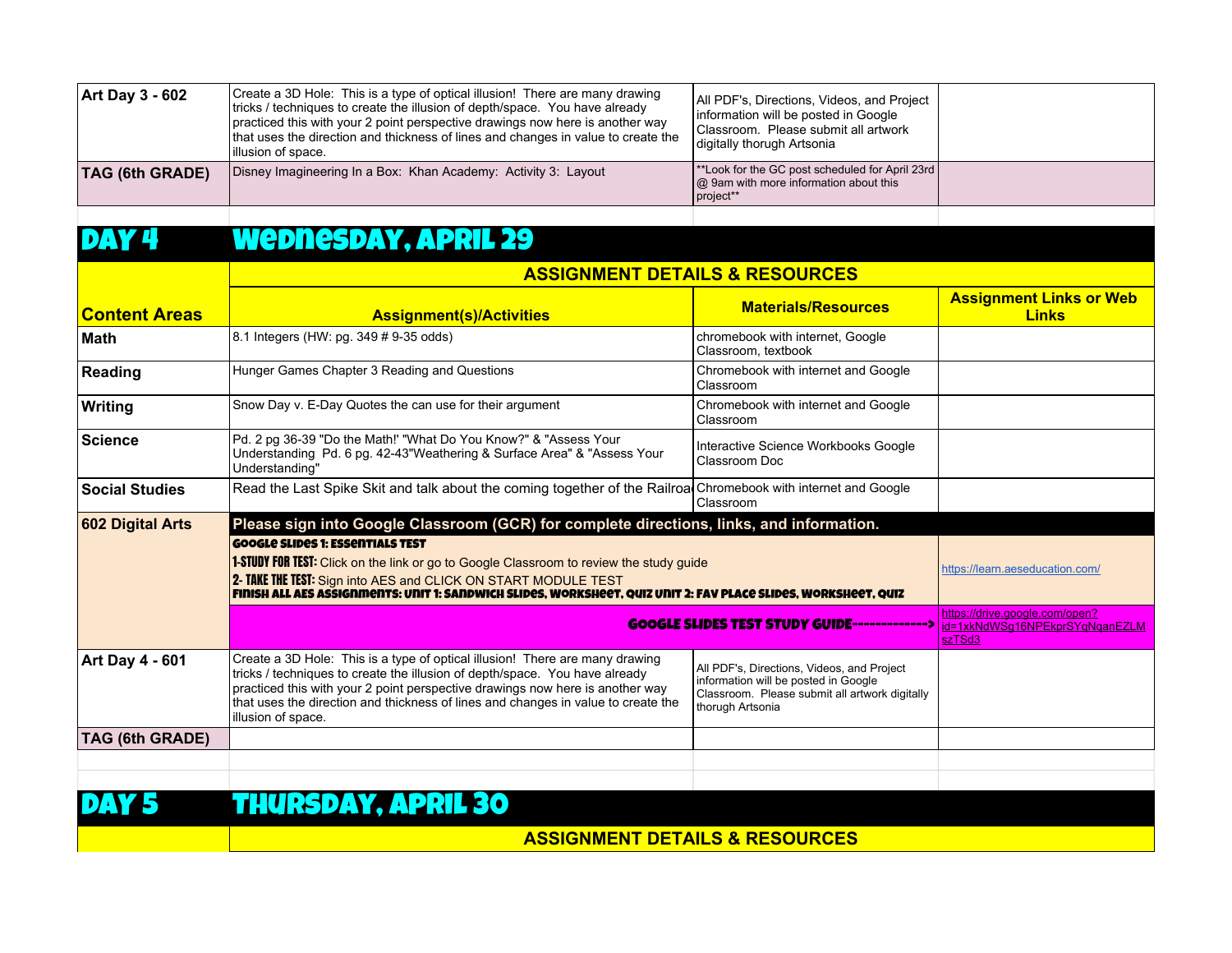| <b>Content Areas</b>                  | <b>Assignment(s)/Activities</b>                                                                                                                                                                                                                                                                                               | <b>Materials/Resources</b>                                                 | <b>Assignment Links or Web</b><br><b>Links</b> |  |
|---------------------------------------|-------------------------------------------------------------------------------------------------------------------------------------------------------------------------------------------------------------------------------------------------------------------------------------------------------------------------------|----------------------------------------------------------------------------|------------------------------------------------|--|
| <b>Math</b>                           | 8.1 Integers (HW: p. 350 # 36-43)                                                                                                                                                                                                                                                                                             | chromebook with internet, Google<br>Classroom, textbook                    |                                                |  |
| Reading                               | Hunger Games Chapter 4 Reading and Questions                                                                                                                                                                                                                                                                                  | Chromebook with internet, Google<br>Classroom                              |                                                |  |
| Writing                               | Snow Day v. E-Day Writing Argument                                                                                                                                                                                                                                                                                            | Chromebook with internet, Google<br>Classroom                              |                                                |  |
| <b>Science</b>                        | Pd. 2 "How Do Minerals Form" & Assessing Your Understanding pg. 40-43 Pd. 6 "Classroom Doc                                                                                                                                                                                                                                    | Interactive Science Workbook Google                                        |                                                |  |
| <b>Social Studies</b>                 | Primary Source Homestead Act Document                                                                                                                                                                                                                                                                                         | Chromebook with internet, Google<br>Classroom                              |                                                |  |
| Digital Arts 601                      | Please sign into Google Classroom (GCR) for complete directions, links, and information.                                                                                                                                                                                                                                      |                                                                            |                                                |  |
|                                       | <b>GOOGLE SLIDES 1: ESSENTIALS TEST</b><br><b>1-STUDY FOR TEST:</b> Click on the link or go to Google Classroom to review the study guide<br>2- TAKE THE TEST: Sign into AES and CLICK ON START MODULE TEST<br>FINISH ALL AES ASSIGNMENTS: UNIT 1: SANDWICH SLIDES, WORKSHEET, QUIZ UNIT 2: FAV PLACE SLIDES, WORKSHEET, QUIZ |                                                                            | https://learn.aeseducation.com/                |  |
|                                       | <b>GOOGLE SLIDES TEST STUDY GUIDE-------------&gt;</b>                                                                                                                                                                                                                                                                        | https://drive.google.com/open?<br>id=1xkNdWSg16NPEkprSYqNqanEZLM<br>szTSd3 |                                                |  |
| <b>Financial Literacy</b><br>602 wk 5 | <b>602</b> This assignment will discuss the importance of "Needs" and "Wants".<br>Students will read the instructions and then complete the Google Doc<br>assignment by listing, in number order, the top 10 important "needs" for the<br>situation presented.                                                                | Chromebook and GC                                                          |                                                |  |
|                                       |                                                                                                                                                                                                                                                                                                                               |                                                                            |                                                |  |

## DAY 6 FRIDAY, MAY 1

|                        | <b>ASSIGNMENT DETAILS &amp; RESOURCES</b>                                                                                    |                                                      |                                                                                                                                                 |
|------------------------|------------------------------------------------------------------------------------------------------------------------------|------------------------------------------------------|-------------------------------------------------------------------------------------------------------------------------------------------------|
| <u> IContent Areas</u> | <b>Assignment(s)/Activities</b>                                                                                              | <b>Materials/Resources</b>                           | <b>Assignment Links or Web</b><br><b>Links</b>                                                                                                  |
| ∣Math                  |                                                                                                                              |                                                      |                                                                                                                                                 |
| Reading                | Personal Choice Reading and Summary                                                                                          | Chromebook and Internet                              |                                                                                                                                                 |
| Writing                | Vocabulary Unit 17 Quiz and Submission of Activity Pages                                                                     | Chromebook and Internet                              |                                                                                                                                                 |
| Science                | Pd.2 "Properties of Minerals" - Review & Reinforce / Enrich Pd. 6 "Review and<br>Reinforce"- & "Enrich" : Rocks & Weathering | Google Classroom Links                               |                                                                                                                                                 |
| <b>Social Studies</b>  | Railroad Ties a Nation Together reading and Activity                                                                         | Chromebook and Internet                              |                                                                                                                                                 |
| Spanish (602)          | Spanish Convo using a WordBank                                                                                               | - Sentimientos notes, Google Classroom<br>Assignment | https://docs.google.<br>$\text{com/presentation}/\text{d}/\text{1F}$ mw-<br>TGX7ZKWk7TKE1-<br>bYnAD8ARzVdoesNGUq9JRNz<br>$5g$ /edit?usp=sharing |